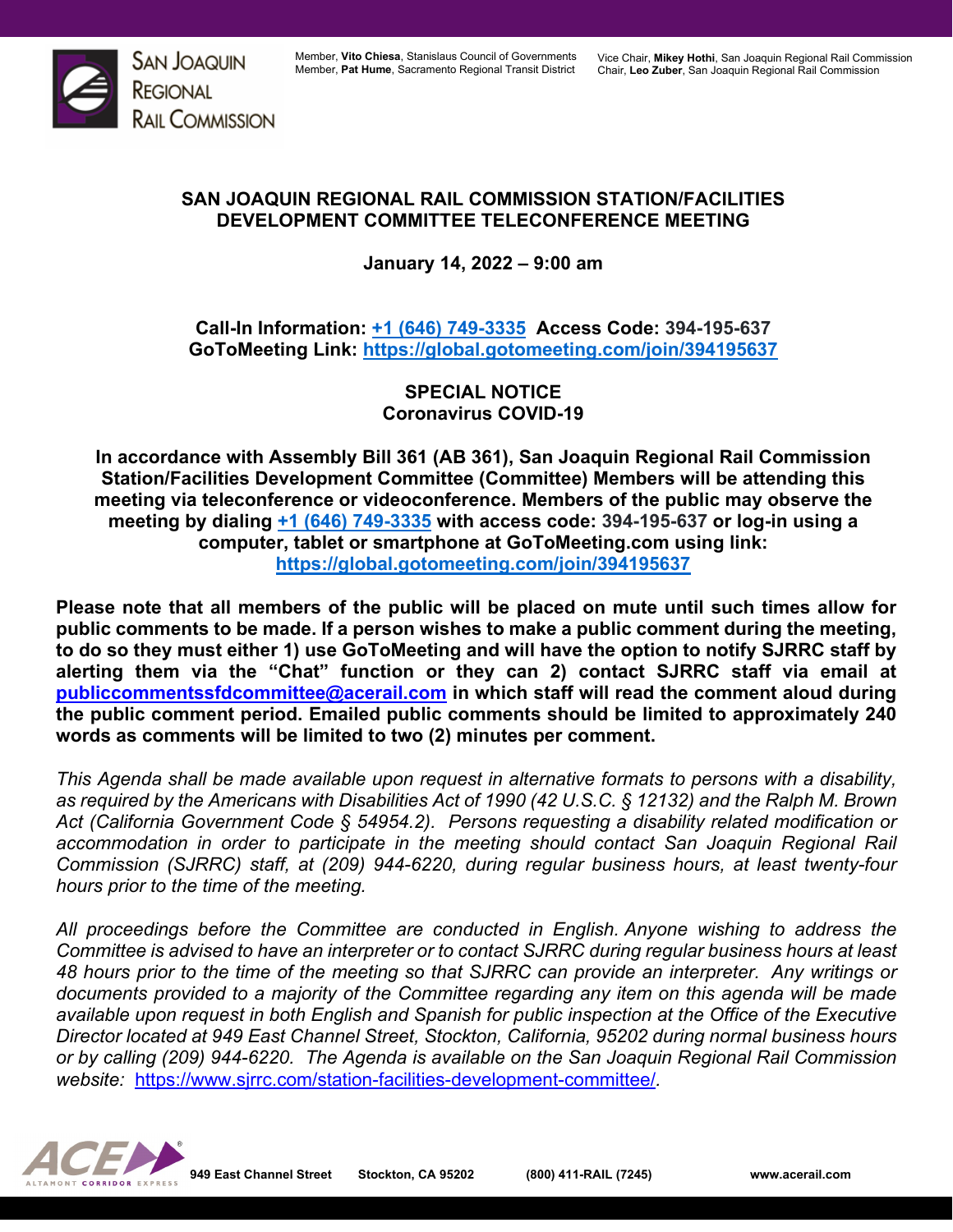## **1. Call to Order, Roll Call** Call **Chair Zuber** Chair Zuber

**ACTION ACTION**

Roll Call: Chiesa, Hume, Vice Chair Hothi, Chair Zuber

### **2. Public Comments**

Persons wishing to address the Committee on any item of interest to the public regarding rail shall state their names and addresses and make their presentation. Please limit presentations to two minutes. The Committee cannot take action on matters not on the agenda unless the action is authorized by Section 54954.2 of the Government Code. Materials related to an item on the Agenda submitted to the Committee after distribution of the agenda packet are available for the public inspection in the Commission Office at 949 E. Channel Street during normal business hours. These documents are also available on the San Joaquin Regional Rail Commission website at<https://www.sjrrc.com/> subject to staff's ability to post the documents prior to the meeting.

### **3. Consent Calendar**

- 3.1 Minutes of Committee Meeting December 10, 2021
- 3.2 Minutes of Committee Special Meeting December 30, 2021
- 3.3 Approve a Resolution of the San Joaquin Regional Rail Commission **ACTION**Station/Facilities Development Committee (Committee) Determining to Conduct Meetings of the Committee Using Teleconferencing Pursuant to Government Code 54953 as Amended by AB 361 for the Period January 15, 2022 to February 13, 2022

### **4. Committee Member Comments**

### **5. Adjournment**

The next regular meeting is scheduled for: February 11, 2022 – 9:00 am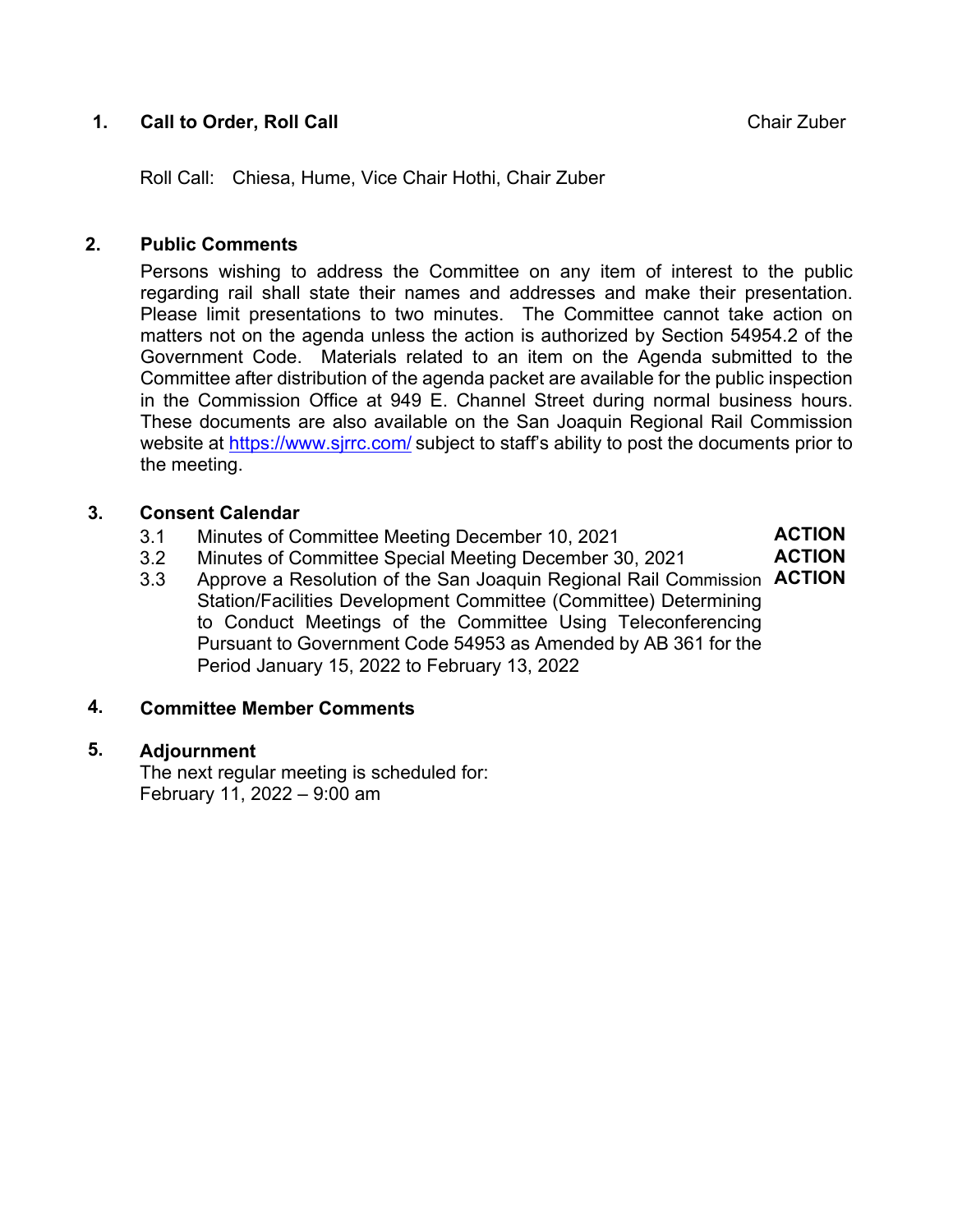## **SAN JOAQUIN REGIONAL RAIL COMMISSION STATION/FACILITIES DEVELOPMENT COMMITTEE**

Meeting of January 14, 2022

### **Item 3.1** ACTION

### **Minutes of Committee Meeting December 10, 2021**

The meeting of the Station/Facilities Development Committee was held at 9:00 a.m., December 10, 2021, via teleconference.

### **1. Call to Order, Roll Call**

Chair Zuber called the meeting to order at 9:00 a.m.

Members Present: Chiesa, Hume, Vice-Chair Hothi, Chair Zuber

Members Absent: None

### **2. Public Comments**

There were no public comments.

### **3. Consent Calendar**

- 3.1 Minutes of Committee Meeting November 12, 2021
- 3.2 Approve a Resolution of the San Joaquin Regional Rail Commission Station/Facilities Development Committee (Committee) Determining to Conduct Meetings of the Committee Using Teleconferencing Pursuant to Government Code 54953 as Amended by AB 361 for the Period December 13, 2021, to January 12, 2022

There were no comments on this item.

**M/S/C (Chiesa/Hothi) to Approve items 3.1-3.2 of the Consent Calendar.** 

**Passed and Adopted by the San Joaquin Regional Rail Commission Station/Facilities Development Committee on the 10th day of December 2021 by the following vote to wit:**

- AYES: 3 Chiesa, Hothi, Chair Zuber
- NOES: 0
- ABSTAIN: 0
- ABSENT: 1 Hume

**ACTION ACTION**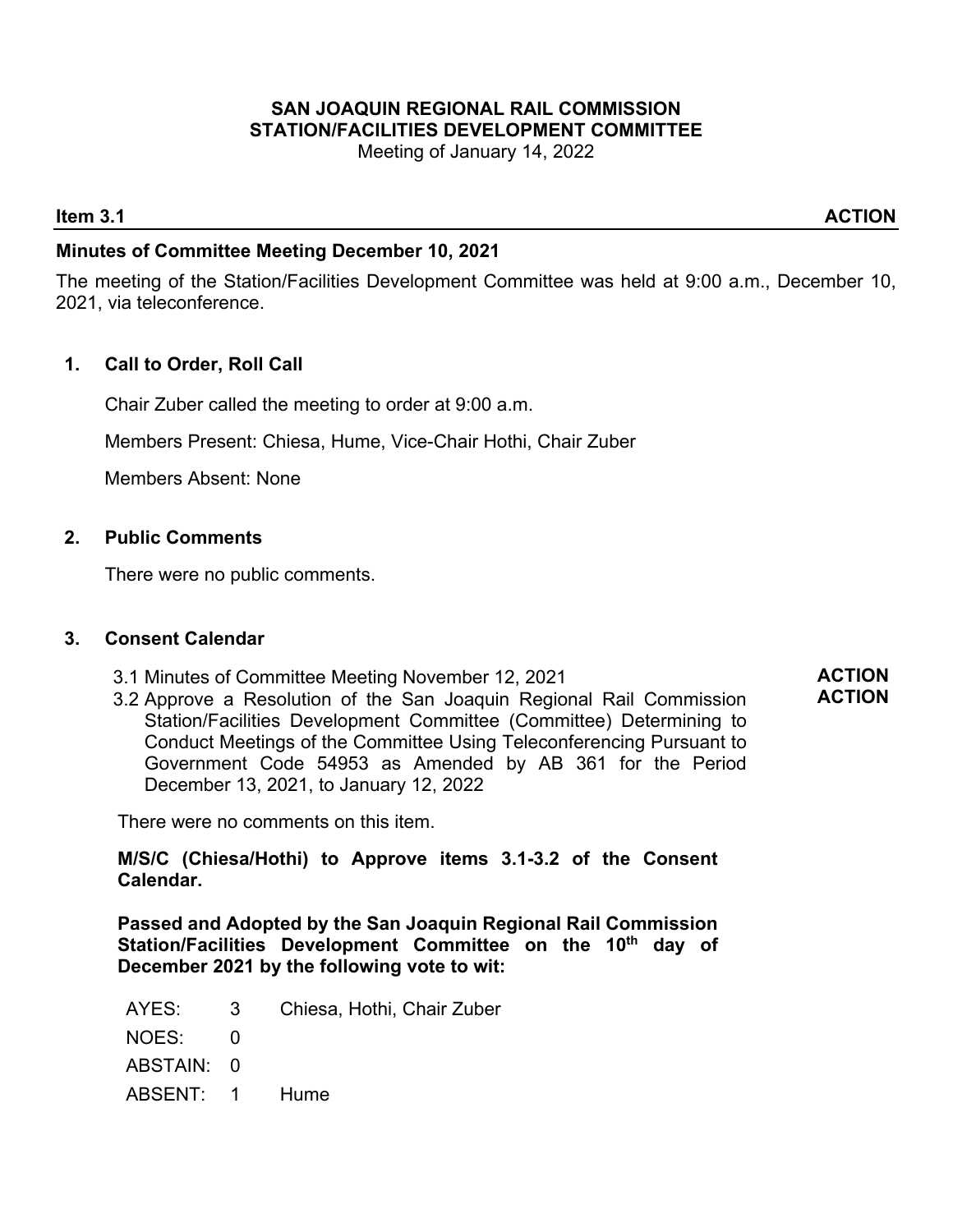**4. Approve a Resolution of the San Joaquin Regional Rail Commission Station/Facilities Development Committee Approving an Agreement with Union Pacific Railroad (UPRR) for Preliminary Engineering Services for the Lodi Station Project for an Amount Not-To-Exceed \$500,000 and Authorizing the Executive Director to Execute Any and All Documents Related to the Project ACTION**

Brian Schmidt and Autumn Gowan gave a presentation on this item.

There were no comments on this item.

**M/S/C (Chiesa/Hume) to Approve a Resolution of the San Joaquin Rail Commission Station/Facilities Development Committee Approving an Agreement with Union Pacific Railroad (UPRR) for Preliminary Engineering Services for the Lodi Station Project for an Amount Not-To-Exceed \$500,000 and Authorizing the Executive Director to Execute Any and All Documents Related to the Project**

**Passed and Adopted by the San Joaquin Regional Rail Commission**  Station/Facilities Development Committee on the 10<sup>th</sup> day of **December 2021 by the following vote to wit:**

|            | AYES: 4 Chiesa, Hume, Hothi, Chair Zuber |
|------------|------------------------------------------|
| NOES: 0    |                                          |
| ABSTAIN: 0 |                                          |
| ABSENT: 0  |                                          |

**5. Approve a Resolution of the San Joaquin Regional Rail Commission Station/Facilities Development Committee Approving an Agreement with Union Pacific Railroad (UPRR) for Preliminary Engineering Services for the Midtown Sacramento Station Project for an Amount Not-To-Exceed \$185,000 and Authorizing the Executive Director to Execute Any and All Documents Related to the Project ACTION**

Dan Leavitt and Autumn Gowan gave a presentation on this item.

There were no comments on this item.

**M/S/C (Hothi/Chiesa) to Approve a Resolution of the San Joaquin Regional Rail Commission Station/Facilities Development Committee Approving an Agreement with Union Pacific Railroad (UPRR) for Preliminary Engineering Services for the Midtown Sacramento Station Project for an Amount Not-To-Exceed \$185,000**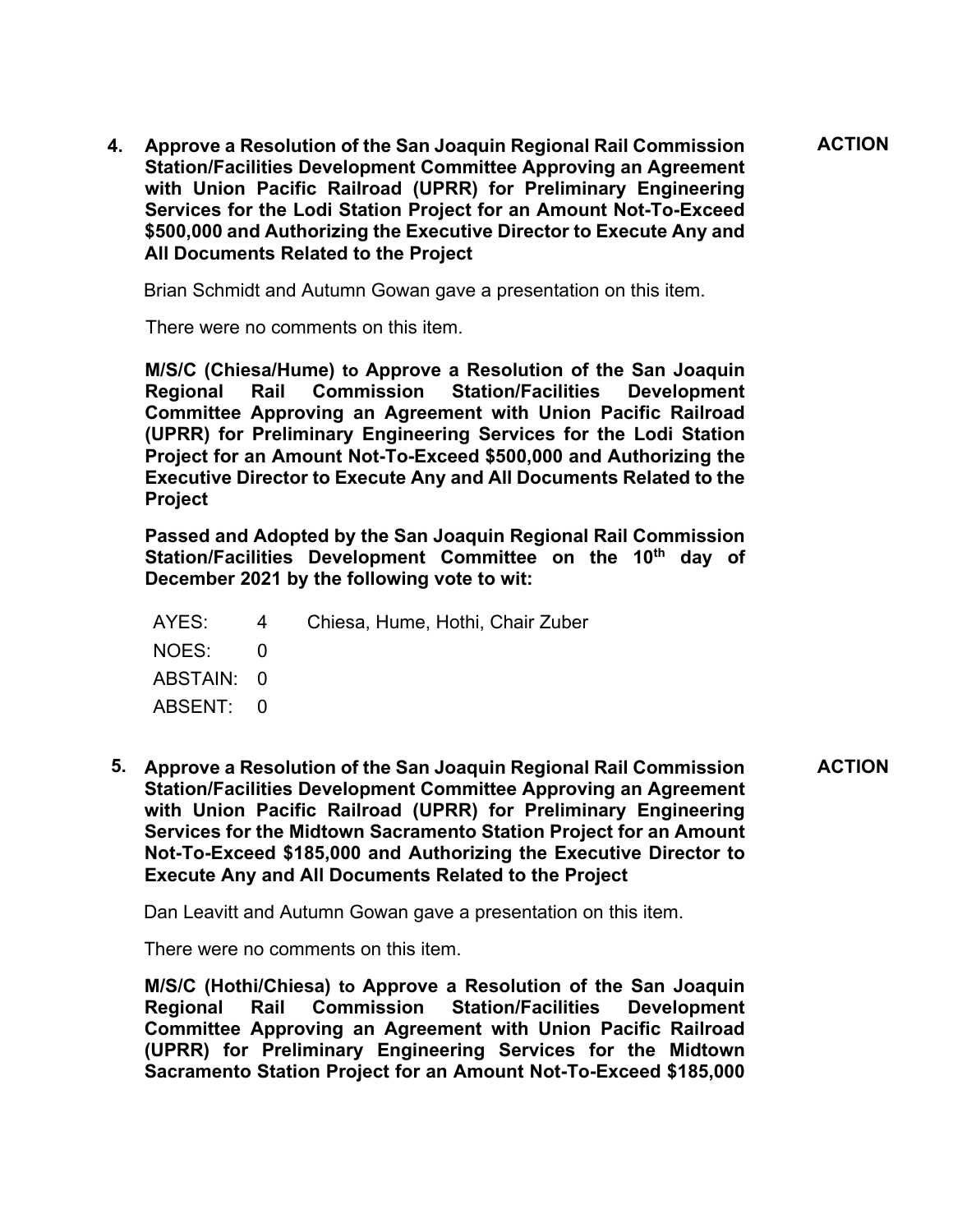**and Authorizing the Executive Director to Execute Any and All Documents Related to the Project**

**Passed and Adopted by the San Joaquin Regional Rail Commission**  Station/Facilities Development Committee on the 10<sup>th</sup> day of **December 2021 by the following vote to wit:**

AYES: 4 Chiesa, Hume, Hothi, Chair Zuber NOES: 0 ABSTAIN: 0 ABSENT: 0

**6. Approve a Resolution of the San Joaquin Regional Rail Commission Station/Facilities Development Committee Approving an Agreement with Union Pacific Railroad (UPRR) for Preliminary Engineering Services for the Natomas/Sacramento Airport Station and Layover Track Project for an Amount Not-To-Exceed \$225,000 and Authorizing the Executive Director to Execute Any and All Documents Related to the Project ACTION**

Dan Leavitt and Autumn Gowan gave a presentation on this item.

There were no comments on this item.

**M/S/C (Hume/Chiesa) to Approve a Resolution of the San Joaquin Regional Rail Commission Station/Facilities Development Committee Approving an Agreement with Union Pacific Railroad (UPRR) for Preliminary Engineering Services for the Natomas/Sacramento Airport Station and Layover Track Project for an Amount Not-To-Exceed \$225,000 and Authorizing the Executive Director to Execute Any and All Documents Related to the Project**

**Passed and Adopted by the San Joaquin Regional Rail Commission**  Station/Facilities Development Committee on the 10<sup>th</sup> day of **December 2021 by the following vote to wit:**

|            | AYES: 4 Chiesa, Hume, Hothi, Chair Zuber |
|------------|------------------------------------------|
| NOES: 0    |                                          |
| ABSTAIN: 0 |                                          |
| ABSENT: 0  |                                          |
|            |                                          |

### **7. Valley Rail Station Elevator Criteria**

**INFORMATION**

David Lipari and Bryan Pennino gave a presentation on this item.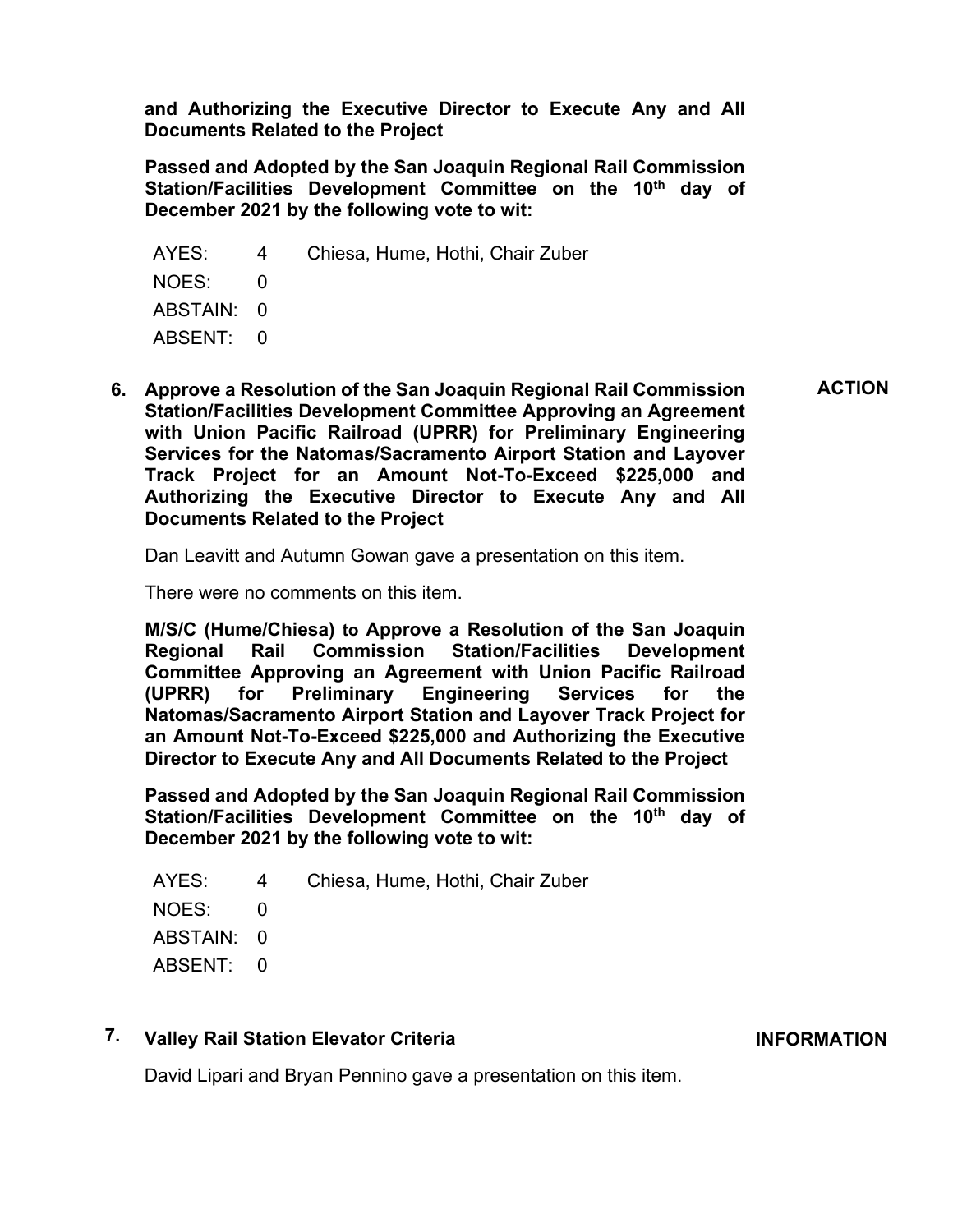There were no comments on this item.

# **8. Valley Rail Station Typology Criteria**

David Lipari and Bryan Pennino gave a presentation on this item.

Chair Zuber thanked Mr. Lipari and Mr. Pennino for their presentation.

### **9. Manteca Station Overview**

Dylan Casper and Bryan Pennino gave a presentation on this item.

Chair Zuber inquired about the location of the station.

Mr. Pennino explained that the station will be located Southeast of the current building.

### **10. Modesto Station Overview**

Stacey Mortensen and Bryan Pennino gave a presentation on this item.

There were no comments on this item.

### **11. Committee Member Comments**

Chair Zuber wished the audience a merry Christmas.

### **12. Adjournment**

The meeting was adjourned at 9:56 am.

The next regular meeting is scheduled for: January 14, 2022 – 9:00 am

## **INFORMATION**

**INFORMATION**

# **INFORMATION**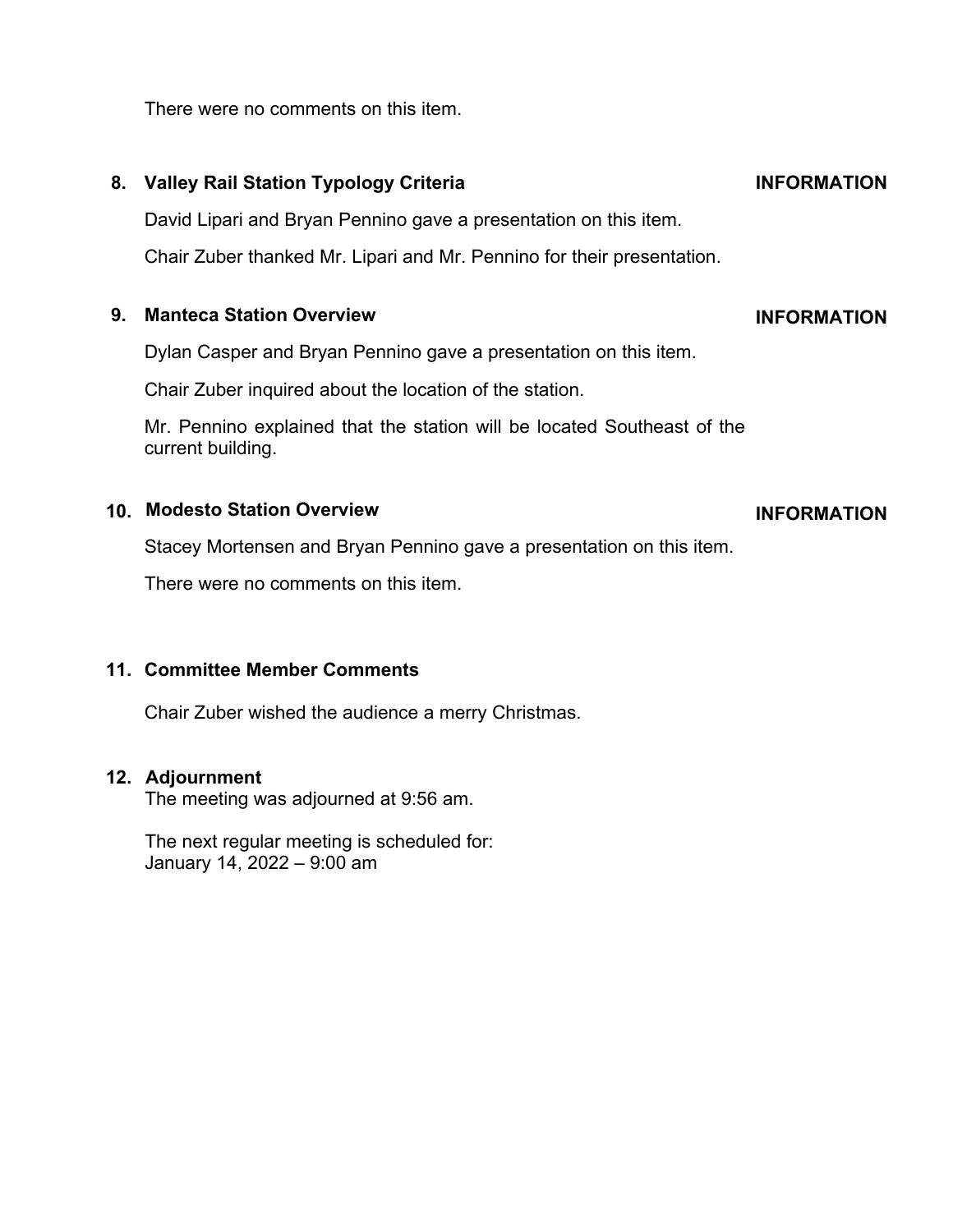# **SAN JOAQUIN REGIONAL RAIL COMMISSION STATION/FACILITIES DEVELOPMENT COMMITTEE**

Meeting of January 14, 2022

### **Item 3.2** ACTION

**ACTION**

### **Minutes of Committee Special Meeting December 30, 2021**

The special meeting of the Station/Facilities Development Committee was held at 9:00 a.m., December 30, 2021, via teleconference.

### **1. Call to Order, Roll Call**

Chair Zuber called the meeting to order at 9:00 a.m.

Members Present: Chiesa, Hume, Vice-Chair Hothi, Chair Zuber

Members Absent: None

### **2. Public Comments**

There were no public comments.

### **3. Consent Calendar**

3.1 Approve a Resolution of the San Joaquin Regional Rail Commission Station/Facilities Development Committee (Committee) Determining to Conduct Meetings of the Committee Using Teleconferencing Pursuant to Government Code 54953 as Amended by AB 361 for the Period December 31, 2021 to January 29, 2022

There were no comments on this item.

**M/S/C (Hume/Chiesa) to Approve item 3.1 of the Consent Calendar.** 

**Passed and Adopted by the San Joaquin Regional Rail Commission**  Station/Facilities Development Committee on the 30<sup>th</sup> day of **December 2021 by the following vote to wit:**

- AYES: 4 Chiesa, Hume, Hothi, Chair Zuber
- NOES: 0
- ABSTAIN: 0
- ABSENT: 0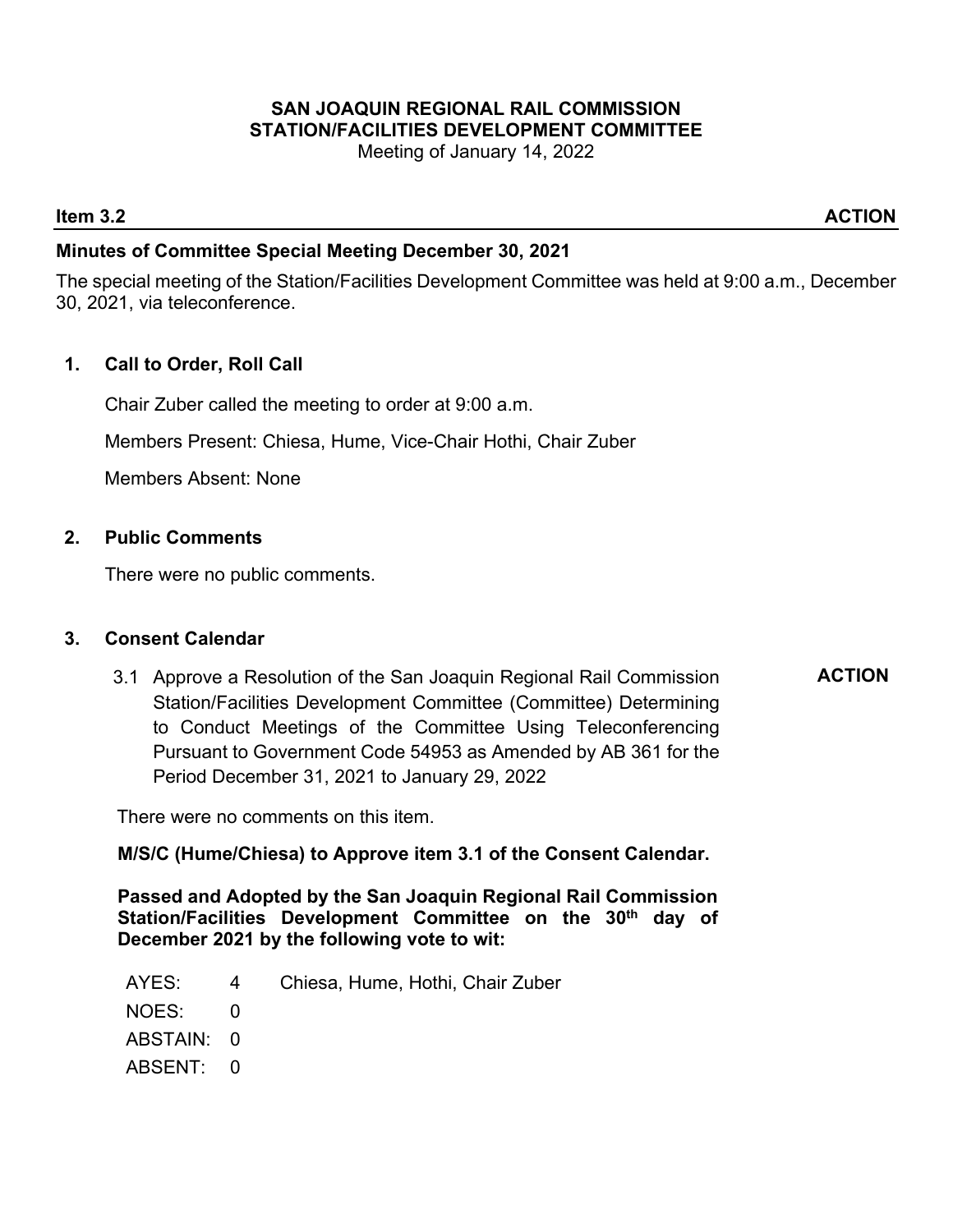### **4. Committee Member Comments**

There were no Committee Member comments.

## **5. Adjournment**

The meeting was adjourned at 9:02 am.

The next regular meeting is scheduled for: January 14, 2022 – 9:00 am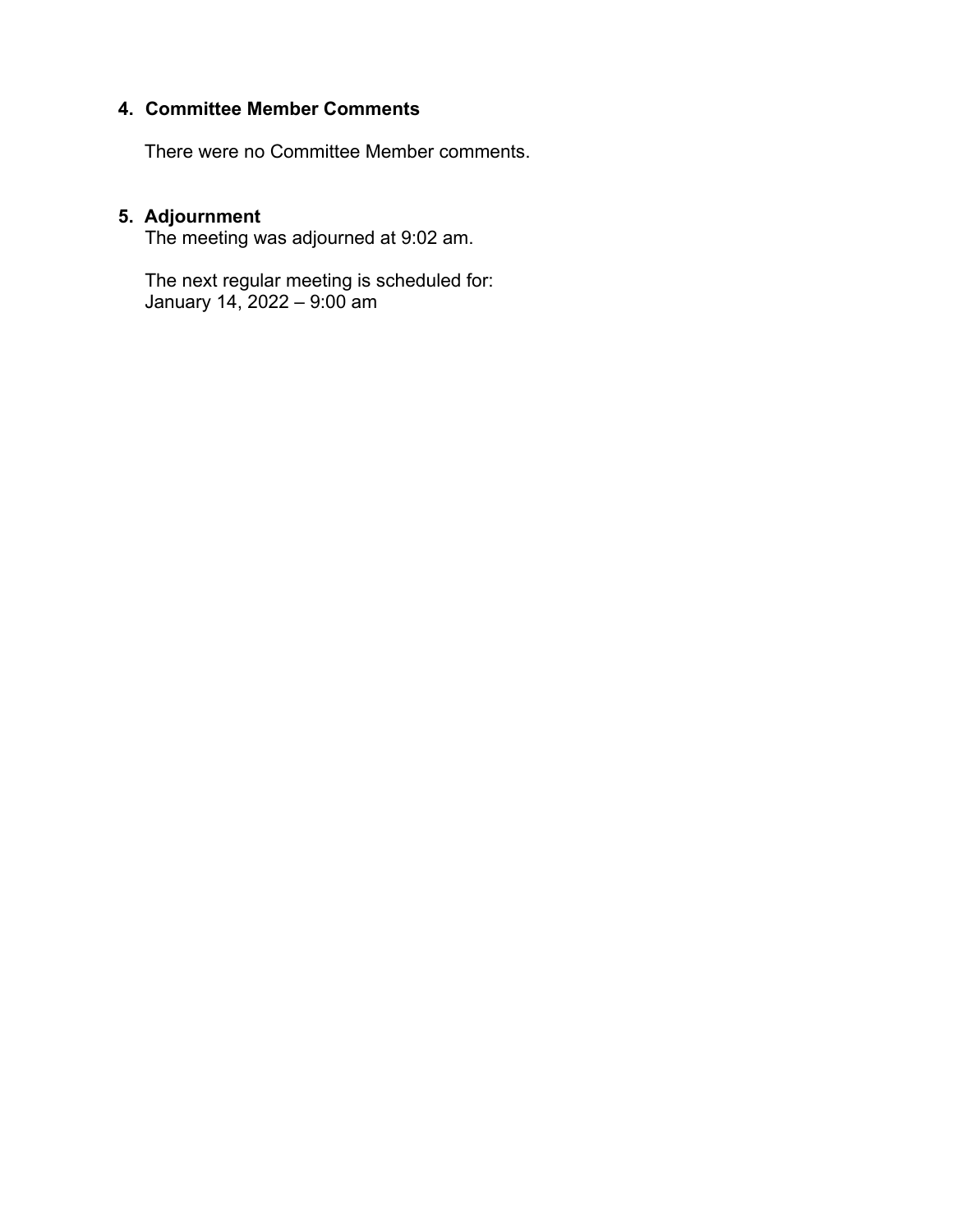# **SAN JOAQUIN REGIONAL RAIL COMMISSION STATION/FACILITIES DEVELOPMENT COMMITTEE**

Meeting of January 14, 2022

### STAFF REPORT

### **Item 3.3** ACTION

**Approve a Resolution of the San Joaquin Regional Rail Commission Station/Facilities Development Committee (Committee) Determining to Conduct Meetings of the Committee Using Teleconferencing Pursuant to Government Code 54953 as Amended by AB 361 for the Period January 15, 2022 to February 13, 2022**

### Background:

On March 4, 2020, Governor Newsom declared a State of Emergency to make additional resources available, formalize emergency actions already underway across multiple state agencies and departments, and help the State prepare for a broader spread of COVID-19. On March 17, 2020, in response to the COVID-19 pandemic, Governor Newsom issued Executive Order N-29-20, which suspended certain provisions of the Ralph M. Brown Act in order to allow local legislative bodies to conduct meetings electronically without a physical meeting place.

On June 11, 2021, Governor Newsom issued Executive Order N-08-21, which among other things, rescinded his prior Executive Order N-29-20, effective October 1, 2021. At that point, agencies would have transitioned back to public meetings held in full compliance with the preexisting Brown Act teleconference rules. Since the Governor issued Executive Order N-08-21, the Delta variant has emerged, causing a spike in cases throughout the state. As a result, the Governor's proclaimed State of Emergency remains in effect, and state and local officials, including San Joaquin Public Health Services, the California Department of Public Health and the Department of Industrial Relations, have imposed or recommended measures to promote social distancing.

On September 16, 2021, Governor signed Assembly Bill (AB) 361 into law, effective October 1, 2021, to allow agencies to use teleconferencing for public meetings during proclaimed state of emergencies without requiring the teleconference locations to be accessible to the public or a quorum of the members of the legislative body of the agency to participate from locations within the boundaries of the agency's jurisdiction. AB 361 will sunset on January 31, 2024.

Under AB 361, a local agency will be allowed to meet remotely without complying with prior Brown Act teleconference requirements when:

- a. The local agency holds a meeting during a state of emergency declared by the Governor, and either
- b. State or local health officials have imposed or recommended measures to promote social distancing, or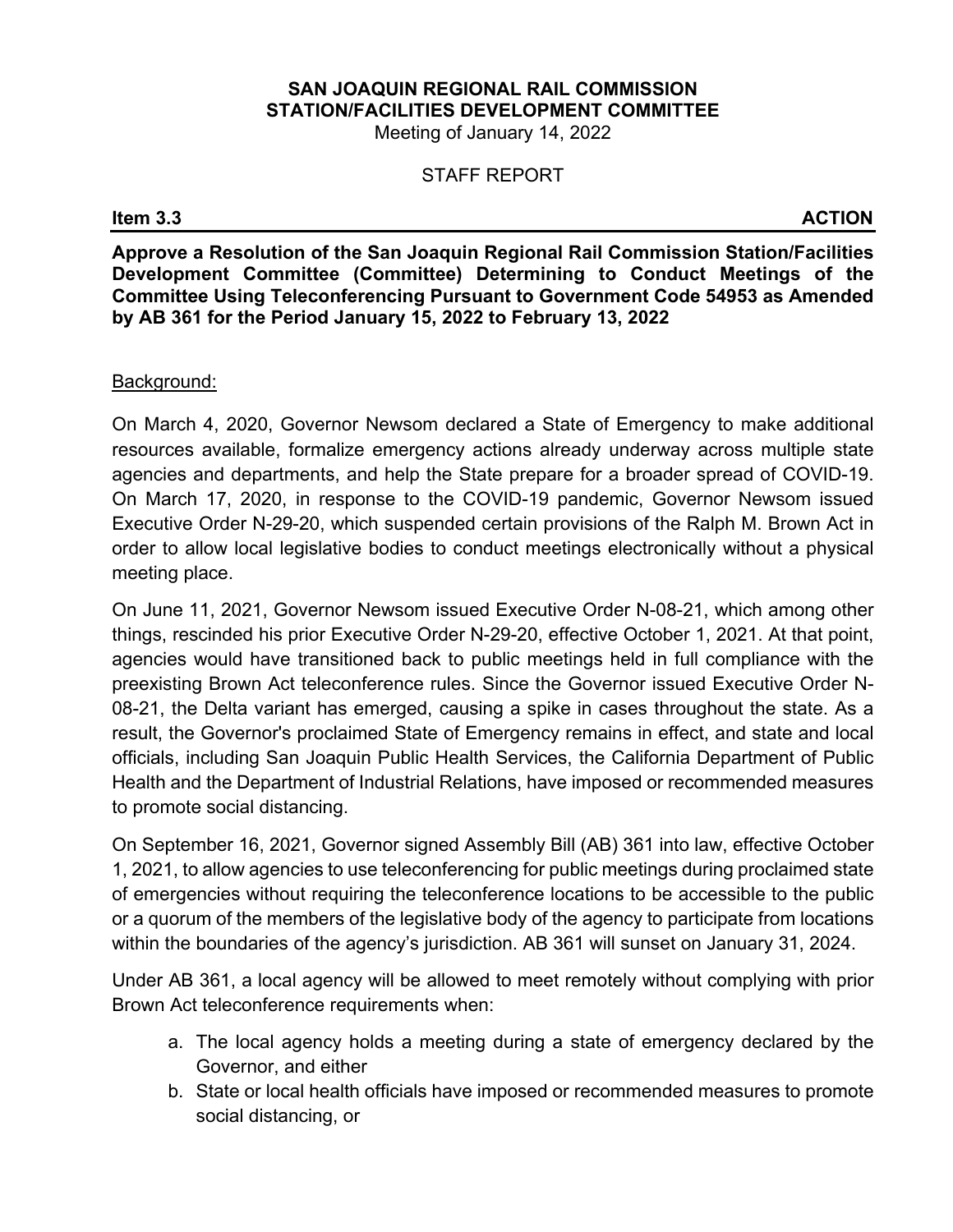c. The legislative body finds that meeting in person would present imminent risks to the health or safety of attendees.

As discussed above, the state of emergency is currently in effect and state and local officials continue to recommend social distancing. Therefore, the Committee may continue to conduct meetings via teleconference, as long as it adheres to the following emergency requirements under Government Code Section 54953(e)(2), added by AB 361:

- 1. The legislative body gives notice and posts agendas as otherwise required by the Brown Act, including directions for how the public can access the meeting.
- 2. The legislative body does not take formal action on any item whenever there is a disruption in the meeting broadcast.
- 3. The public is allowed to provide comment in real time.
- 4. The legislative body allows time during a public comment period for members of the public to register with any internet website required to submit public comment.

On December 30, 2021, the Committee held a special meeting via teleconference under AB 361. In accordance with Government Code Section 54953(e)(1), the Committee made the AB 361 finding allowing teleconference meetings for 30 days thereafter. The resolution accompanying this staff report makes those findings to continue to hold teleconference meetings for the next 30 days. As a result, any Committee meetings occurring January 15, 2022 to February 13, 2022, may use the teleconferencing option under AB 361.

For upcoming teleconference meetings, the Committee can continue to follow the AB 361 requirements by declaring every 30 days that it has reconsidered the circumstances of the state of emergency and either (1) the state of emergency continues to directly impact the ability of the members to meet safely in person, or (2) state or local officials continue to impose or recommend measures to promote social distancing. Resolutions making those findings will be presented at future meetings for consideration.

These findings can be made through the consent calendar.

Fiscal Impact: There is no fiscal impact.

### Recommendation:

Approve a Resolution of the San Joaquin Regional Rail Commission Station/Facilities Development Committee (Committee) Determining to Conduct Meetings of the Committee Using Teleconferencing Pursuant to Government Code 54953 as Amended by AB 361 for the Period January 15, 2022 to February 13, 2022.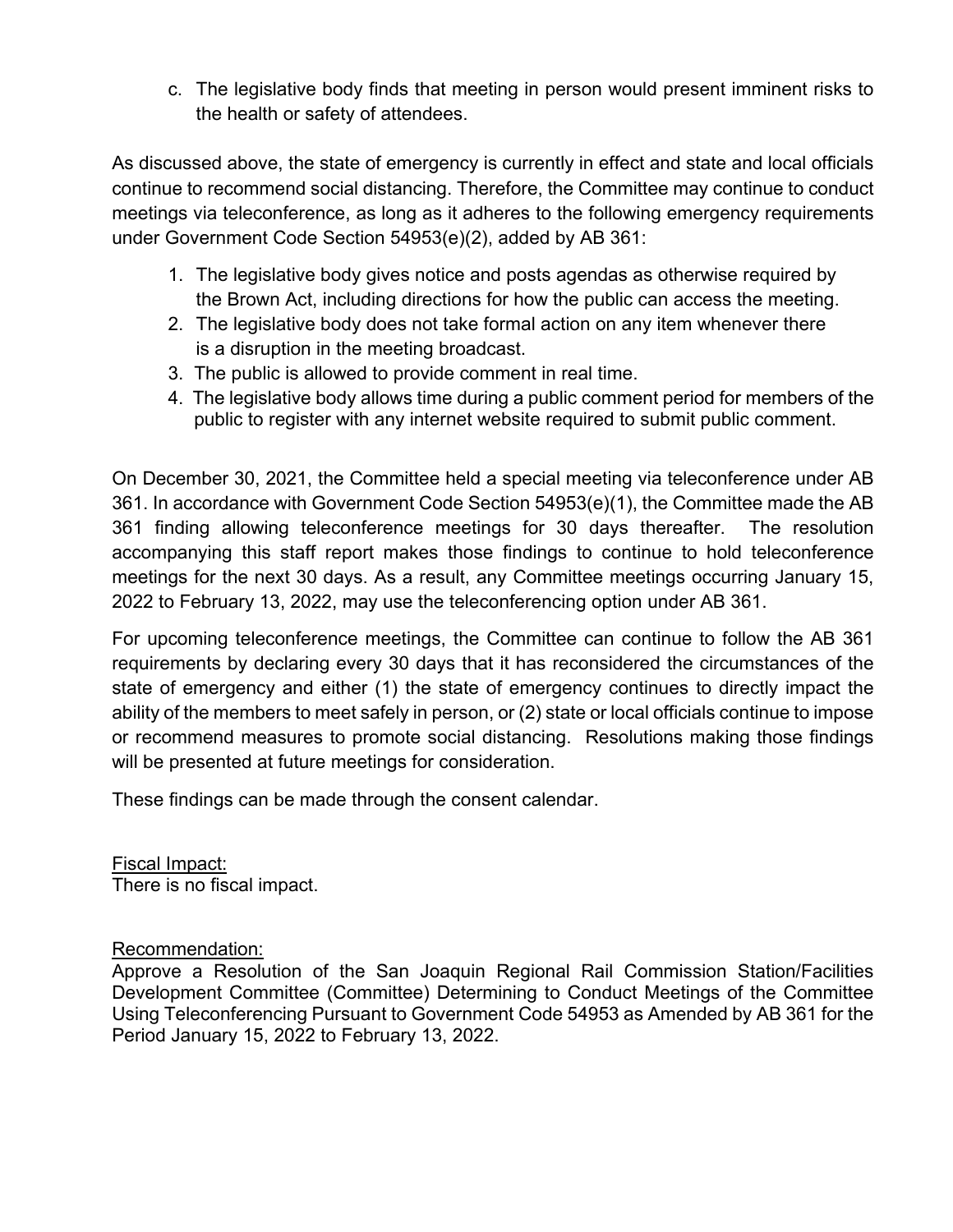### **SAN JOAQUIN REGIONAL RAIL COMMISSION STATION/FACILITIES DEVELOPMENT COMMITTEE RESOLUTION 21/22 -**

### **RESOLUTION OF THE SAN JOAQUIN REGIONAL RAIL COMMISSION STATION/FACILITIES DEVELOPMENT COMMITTEE (COMMITTEE) DETERMINING TO CONDUCT MEETINGS OF THE COMMITTEE USING TELECONFERENCING PURSUANT TO GOVERNMENT CODE 54953 AS AMENDED BY AB 361 FOR THE PERIOD JANUARY 15, 2022 TO FEBRUARY 13, 2022**

WHEREAS, San Joaquin Regional Rail Commission (SJRRC) is committed to preserving and nurturing public access and participation in meetings of the Station/Facilities Development Committee; and

WHEREAS, all meetings of the SJRRC's legislative bodies are open and public, as required by the Ralph M. Brown Act (Cal. Gov. Code 54950 – 54963), so that any member of the public may attend, participate, and watch the District's legislative bodies conduct their business; and

WHEREAS, the Brown Act, Government Code section 54953(e), as amended by AB 361 (2021), makes provisions for remote teleconferencing participation in meetings by members of a legislative body, without compliance with the requirements of Government Code section 54953(b)(3), subject to the existence of certain conditions; and

WHEREAS, a required condition is that a state of emergency is declared by the Governor pursuant to Government Code section 8625, proclaiming the existence of conditions of disaster or of extreme peril to the safety of persons and property within the state caused by conditions as described in Government Code section 8558; and

WHEREAS, it is further required that state or local officials have imposed or recommended measures to promote social distancing, or, the legislative body meeting in person would present imminent risks to the health and safety of attendees; and

WHEREAS, on March 4, 2020, the Governor proclaimed a State of Emergency to exist in California as a result of the threat of COVID-19; and

WHEREAS, Cal-OSHA adopted emergency regulations (Section 3205) imposing requirements on California employers, including measures to promote social distancing; and

WHEREAS, one or more of the counties within the SJRRC's boundaries remain under a Local Health Emergency due to the COVID-19 pandemic, acknowledging that close contact to other persons increases the risk of transmission; and

WHEREAS, currently the dominant strain of COVID-19 in the country is more transmissible than prior variants of the virus, may cause more severe illness, and that even fully vaccinated individuals can spread the virus to others resulting in rapid and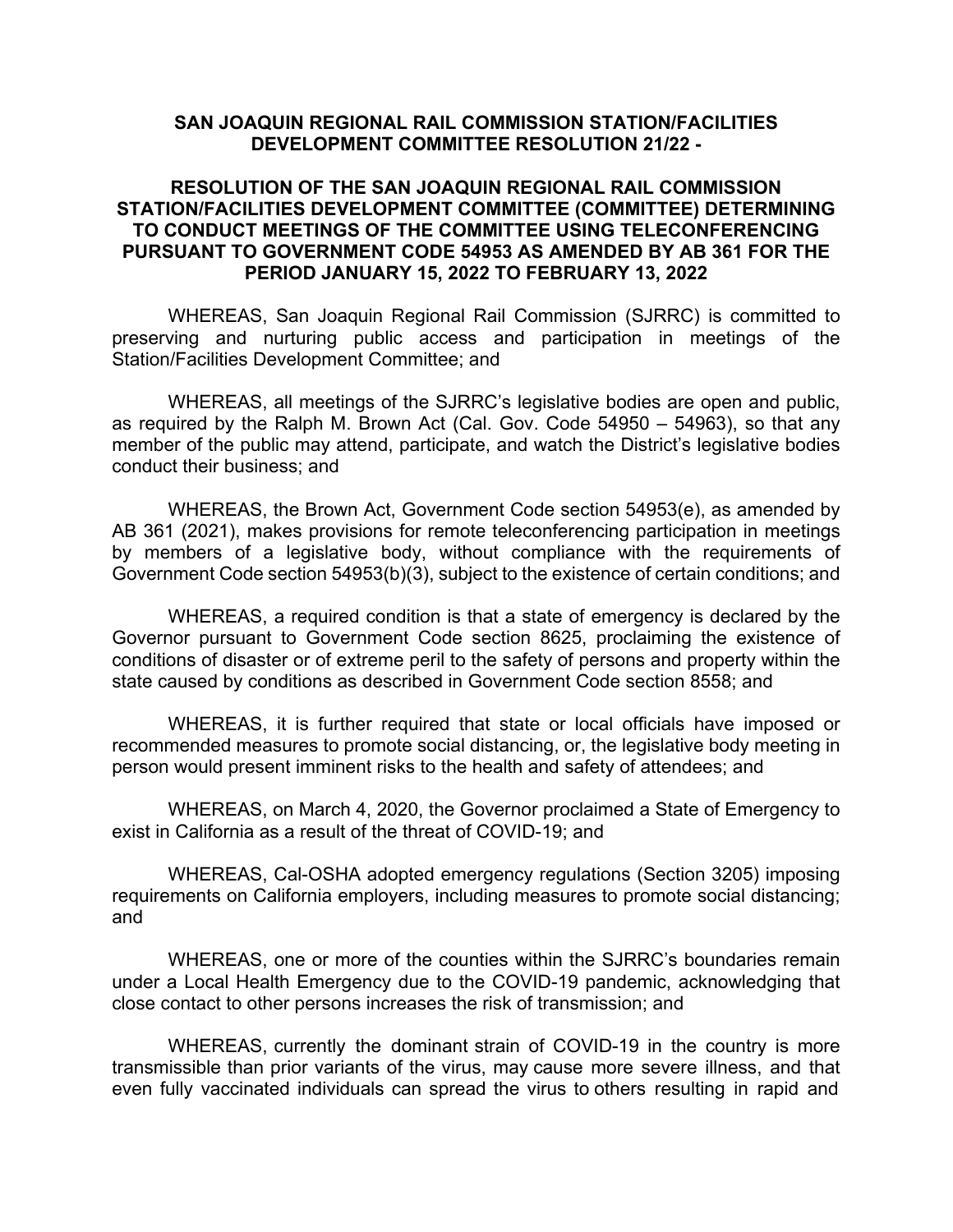alarming rates of COVID-19 cases and hospitalizations, therefore, meeting in person would present imminent risks to the health or safety of attendees.

WHEREAS, on January 14, 2022, the SJRRC Station/Facilities Development Committee held a regular meeting remotely by teleconference/video conference in accordance with Government Code Section 54953(e) and hereby desires to adopt this resolution in order to continue to use remote teleconference/videoconference for the 30 days thereafter.

NOW, THEREFORE, THE STATION/FACILITIES DEVELOPMENT COMMITTEE OF SJRRC DOES HEREBY RESOLVE AS FOLLOWS:

Section 1. Recitals. The Recitals set forth above are true and correct and are incorporated into this Resolution by this reference.

Section 2. Finding of Imminent Risk to Health or Safety of Attendees. The SJRRC Committee members do hereby find that the current dominant strain of COVID-19 in the country is more transmissible than prior variants of the virus, may cause more severe illness, and that even fully vaccinated individuals can spread the virus to others resulting in rapid and alarming rates of COVID-19 cases and hospitalizations has caused, and will continue to cause, conditions of peril to the safety of persons, thereby presenting an imminent risk to health and/or safety to SJRRC's employees and other representatives, and attendees of SJRRC's public meetings; and

Section 3. Teleconference Meetings. The Members of the Committee do hereby determine as a result of the State of Emergency proclaimed by the Governor, and the recommended measures to promote social distancing made by State and local officials that the SJRRC Committee may conduct their meetings without compliance with paragraph (3) of subdivision (b) of Government Code section 54953, as authorized by subdivision (e)(1)(A) and (B) of section 54953, and shall comply with the requirements to provide the public with access to the meetings as prescribed in paragraph (2) of subdivision (e) of section 54953; and

Section 4. Direction to Staff. The Executive Director and SJRRC staff are hereby authorized and directed to take all actions necessary to carry out the intent and purpose of this Resolution including, conducting open and public meetings in accordance with Government Code section 54953(e) and other applicable provisions of the Brown Act.

Section 5. Effective Date of Resolution. This Resolution shall take effect on January 15, 2022 and cover the period through February 13, 2022.